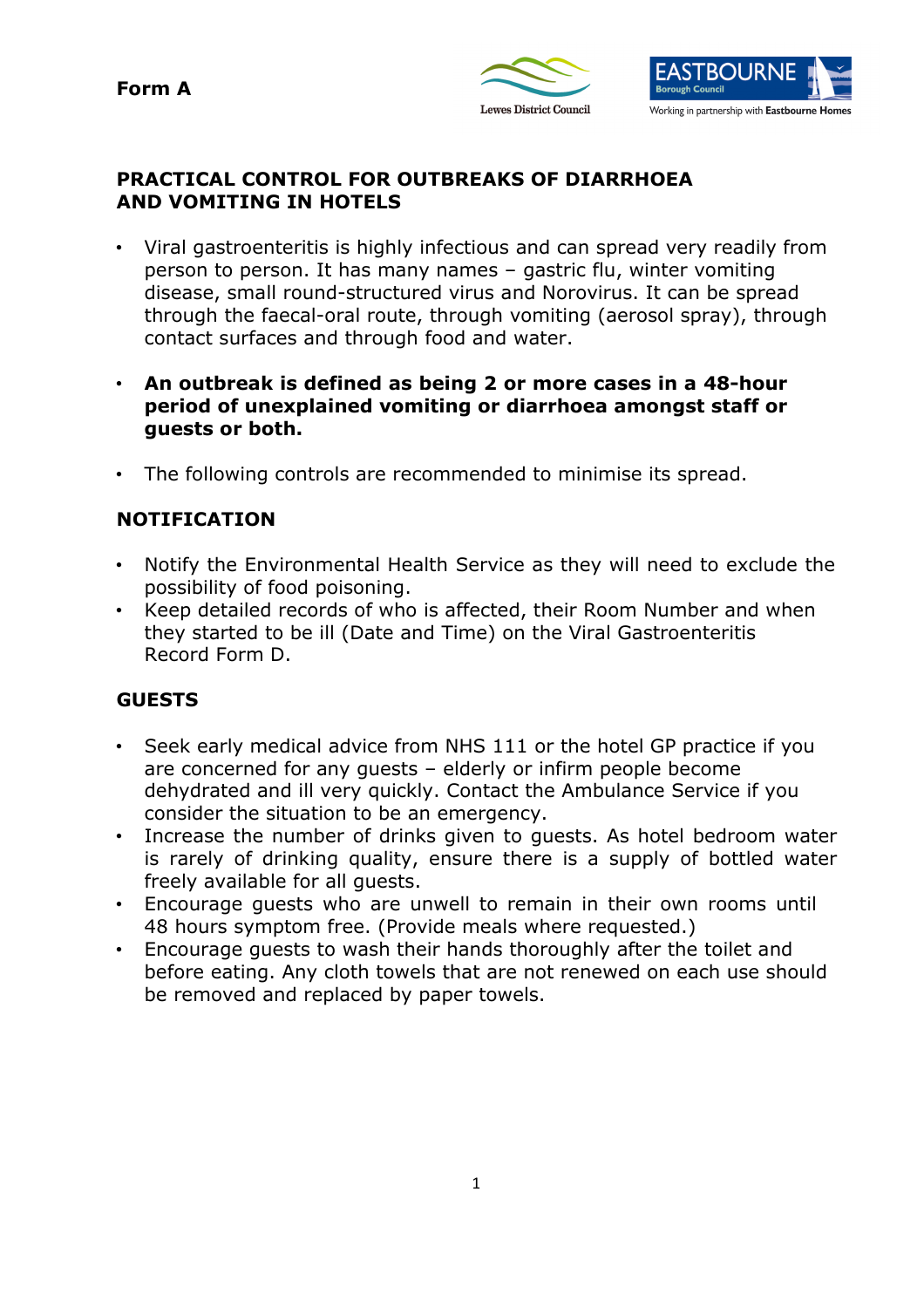# **PRACTICAL CONTROLS**

- • Equip all staff with protective clothing (gloves and plastic aprons) and ensure that staff wear these when handling symptomatic guests or when cleaning. Simple masks should be available for staff who have to clean up vomit.
- • Clean up any vomit or faecal spillages with paper towels. Wash the surfaces with detergent and hot water. When cleaning up hard bleach to 10 parts cold water is advisable if the surface is suitable. Leave to air dry. Dispose of all paper towels and cleaning cloths within the room, into a bag, which can be sealed and double bagged. Cordon off public areas where people have vomited until decontaminated. Use a steam cleaner on carpets following cleaning of spillages, if available. surfaces where sufferers have actually vomited, a solution 1 part
- • Make sure that the handling and storage of clean and dirty laundry is separate. Pillows should be disposed of if they are contaminated and not washable. Put dirty laundry into the appropriate sacks within the bedrooms; do not allow it to contaminate corridors. Inform laundry of outbreak prior to collection.
- • For general cleaning use detergent and hot water followed by a solution of bleach diluted 1 part to 100 parts, in cold water, to wipe down all hard contact surfaces. Use in all toilets (communal and en suite) and include toilet seats, flush handles, finger plates, taps, door handles etc.
- Clean communal toilets 2 hourly during an outbreak.
- • Use disposables as much as possible or dedicated equipment which can be discarded at the end of the outbreak. Throw away toilet brushes and holders in WCs used by sufferers.
- • Ventilate areas when people have been ill and minimise access to them. If possible, "rest" rooms where people have been ill before they are re-occupied. Do not vacuum or buff floors unless absolutely necessary, to prevent re-circulation of the virus.
- • Check that your dishwasher is providing a "sterilising" wash. Do not wash up crockery in the bedrooms; make sure it goes through the dishwasher or use the "2-sink" method of washing up with a hand-hot final rinse.
- • Avoid help-yourself style buffet food during the outbreak and remove exposed food such as bowls of fruit. Any retained food that was prepared by an affected food handler in the 48 hours before symptoms developed, should be thrown away as it could contain the virus.
- • Remind staff of the importance of good hand hygiene and provide alcohol gel if sinks are not readily available.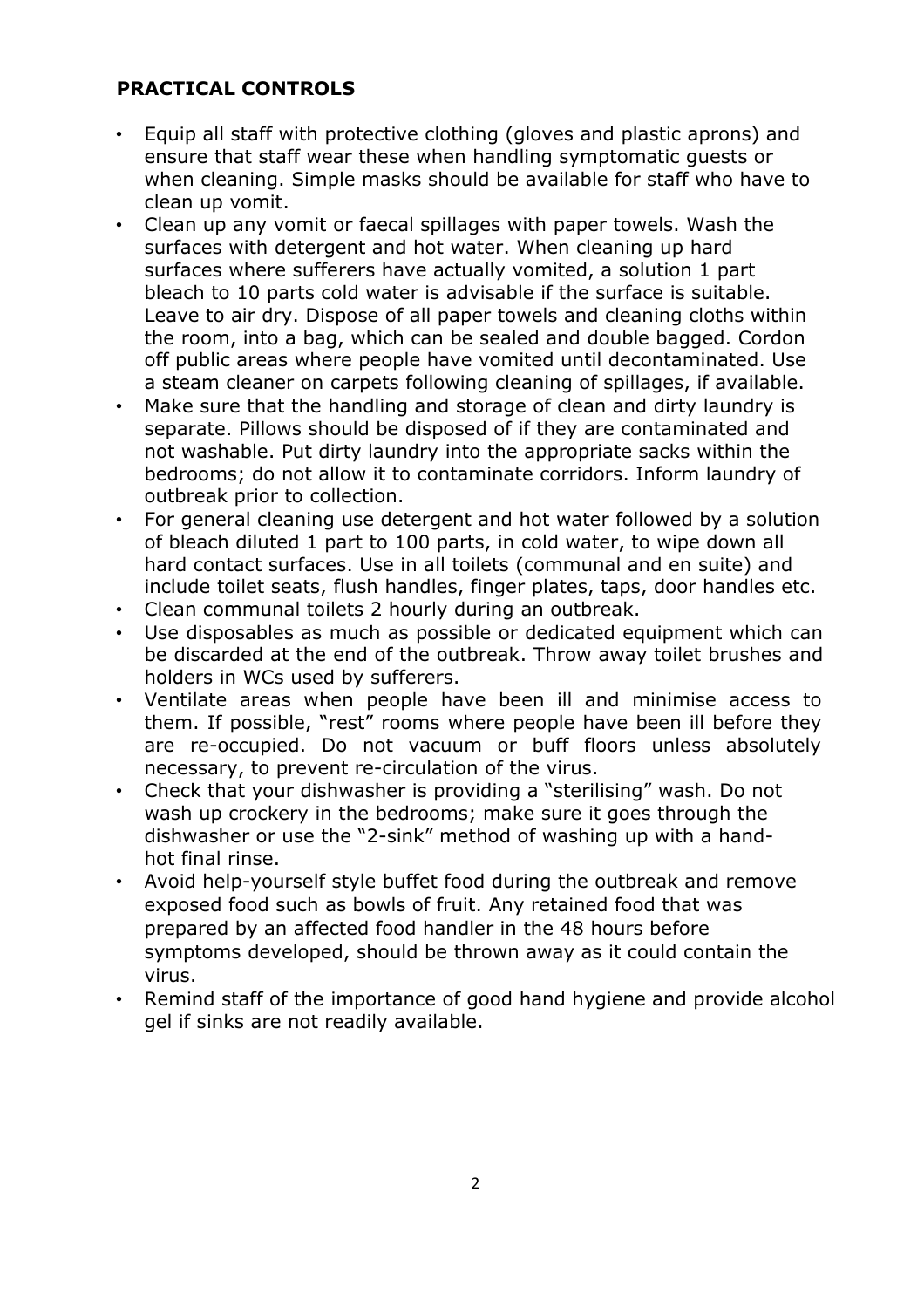### **EXCLUSION OF STAFF**

- • If practical, restrict staff movement from affected areas to non-affected areas and vice versa.
- • The manager should check that there are no symptomatic food handlers on duty. Restrict cleaning staff from entering the kitchen or food handling areas.
- • Send home all staff that become unwell whilst working. Do not use any open food that they have prepared or handled whilst their symptoms were coming on.
- • Keep affected staff away from work until they have been free of symptoms for 48 hours. This is especially important for any food handling staff as the virus can be carried in food.
- • Advise staff who remain symptom free not to work at other food premises until the outbreak has been over for 48 hours.
- • Agency staff should be advised that they may recommence work after they have been off duty for 48 hours and are symptom free, to prevent spread to other establishments.

# **NEW ADMISSIONS**

- • Inform incoming guests of the outbreak before they leave home and give them the option not to stay at the hotel. (It may be necessary to contact tour operators to do this on your behalf, if they hold the guest contact details.)
- • Inform any visitors to the hotel about the risk of infection, emphasise the importance of hand washing, and ask them to wash their hands before leaving. A notice on the door will inform "casuals" before they enter the hotel.
- • Let the hospital know that there is an outbreak at the hotel if any guest has to be admitted.
- • If advised by environmental health or an outbreak control team, coach day-trips may need to be cancelled to reduce the spread of infection. (Any guests who have been ill should not travel on coaches within the 48 hrs following recovery.)
- **The outbreak may be considered over once 48 hours has passed since the last new case was diagnosed.**